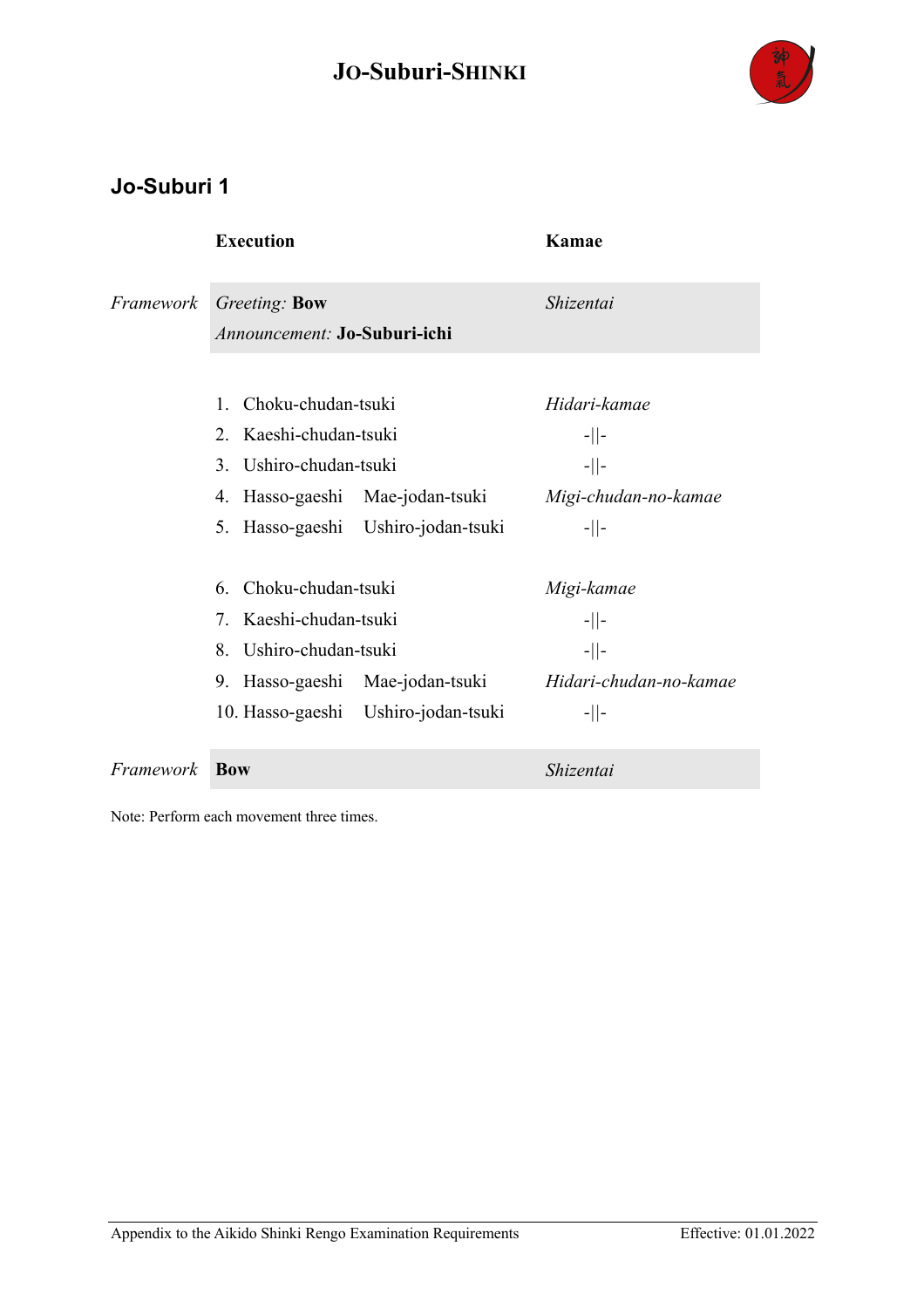

#### **Jo-Suburi 1** (with execution instructions)

| Framework | Greeting: Bow                                                                                                                   | Shizentai<br>(Jo in the left hand under your armpit)                                                                                                                                                                                                                                                                                                                                                                                                                                                                       |
|-----------|---------------------------------------------------------------------------------------------------------------------------------|----------------------------------------------------------------------------------------------------------------------------------------------------------------------------------------------------------------------------------------------------------------------------------------------------------------------------------------------------------------------------------------------------------------------------------------------------------------------------------------------------------------------------|
|           | Announcement: Jo-Suburi-ichi                                                                                                    |                                                                                                                                                                                                                                                                                                                                                                                                                                                                                                                            |
| 1.        | Choku-chudan-tsuki<br>Hidari-kamae<br>(Left leg is forward. The jo is placed to<br>your front and held with your left<br>hand.) | Straight, horizontal thrust.<br>Lift the lower end of the jo up and receive it with your right<br>hand. Perform a straight, horizontal thrust forward with both<br>thumbs pointing forward. The left foot steps forward and the<br>right foot moves forward slightly When you move to the rear,<br>start with your right foot.<br>Upon completion, assume a confident upright posture.                                                                                                                                     |
| 2.        | Kaeshi-chudan-tsuki<br>Hidari-kamae                                                                                             | Turning thrust.<br>"Kaesu" means "turning". With the right hand, grasp the<br>upper part of the jo from the left, and while you "change"<br>the jo to the right, execute a thrust. The thumbs point toward<br>each other.                                                                                                                                                                                                                                                                                                  |
| 3.        | Ushiro-chudan-tsuki<br>Hidari-kamae                                                                                             | Straight, horizontal thrust to the left rear.<br>Grasp the upper portion of the jo with your right hand, from<br>the right, and raise the lower part of the jo to your rear (both<br>thumbs are pointing forward). Move your left foot to the rear<br>while thrusting.                                                                                                                                                                                                                                                     |
| 4.        | Hasso-gaeshi<br>Mae-jodan-tsuki<br>Migi-chudan-no-kamae<br>(Posture as with a sword)                                            | Hasso-gaeshi: The right hand slides up the front quarter, the<br>left hand provides the Jo momentum to the front so that it<br>swings back to the right in the form of a figure 8, and release<br>your left hand. Move your right leg to the rear. At that<br>moment, when the end of the Jo is pointing vertically<br>upwards, your left hand grabs the tip of the Jo at chest<br>height. The thumbs are now pointing towards each other.<br>Change the grip of the right hand (both thumbs are now<br>pointing upwards). |
|           |                                                                                                                                 | Mae-jodan-tsuki: The right hand slides to the upper end of<br>the Jo. Execute a horizontal thrust forward at chin level,<br>both thumbs point away from the direction of the thrust. Then<br>you turn the Jo by moving the left hand towards you and the<br>right hand moves the Jo up and forward. During this<br>movement, move the Jo forward as you take a step forward,<br>so that the end of the Jo returns to Chudan no Kamae.                                                                                      |
| 5.        | Hasso-gaeshi                                                                                                                    | Hasso-gaeshi (as with number 4, above)                                                                                                                                                                                                                                                                                                                                                                                                                                                                                     |
|           | Ushiro-jodan-tsuki<br>Migi-chudan-no-kamae                                                                                      | <b>Ushiro-jodan-tsuki:</b> Tilt the Jo forward, while sliding your<br>hand to the end of the forward part of the Jo. Once straight,<br>thrust horizontally to the rear at chest level, both thumbs are<br>pointing away from the direction of the thrust. Then you lead<br>the Jo straight forward without turning it (horizontally). The<br>left hand slides from the front to the rear end of the Jo. Step<br>forward with your right foot, at the same time this returns<br>you to Chudan no Kamae.                     |
|           | 1. - 5. Repeat, swapping your left with your right!                                                                             |                                                                                                                                                                                                                                                                                                                                                                                                                                                                                                                            |

Appendix to the Aikido Shinki Rengo Examination Requirements Effective: 01.01.2022

Framework **Bow** *Shizentai*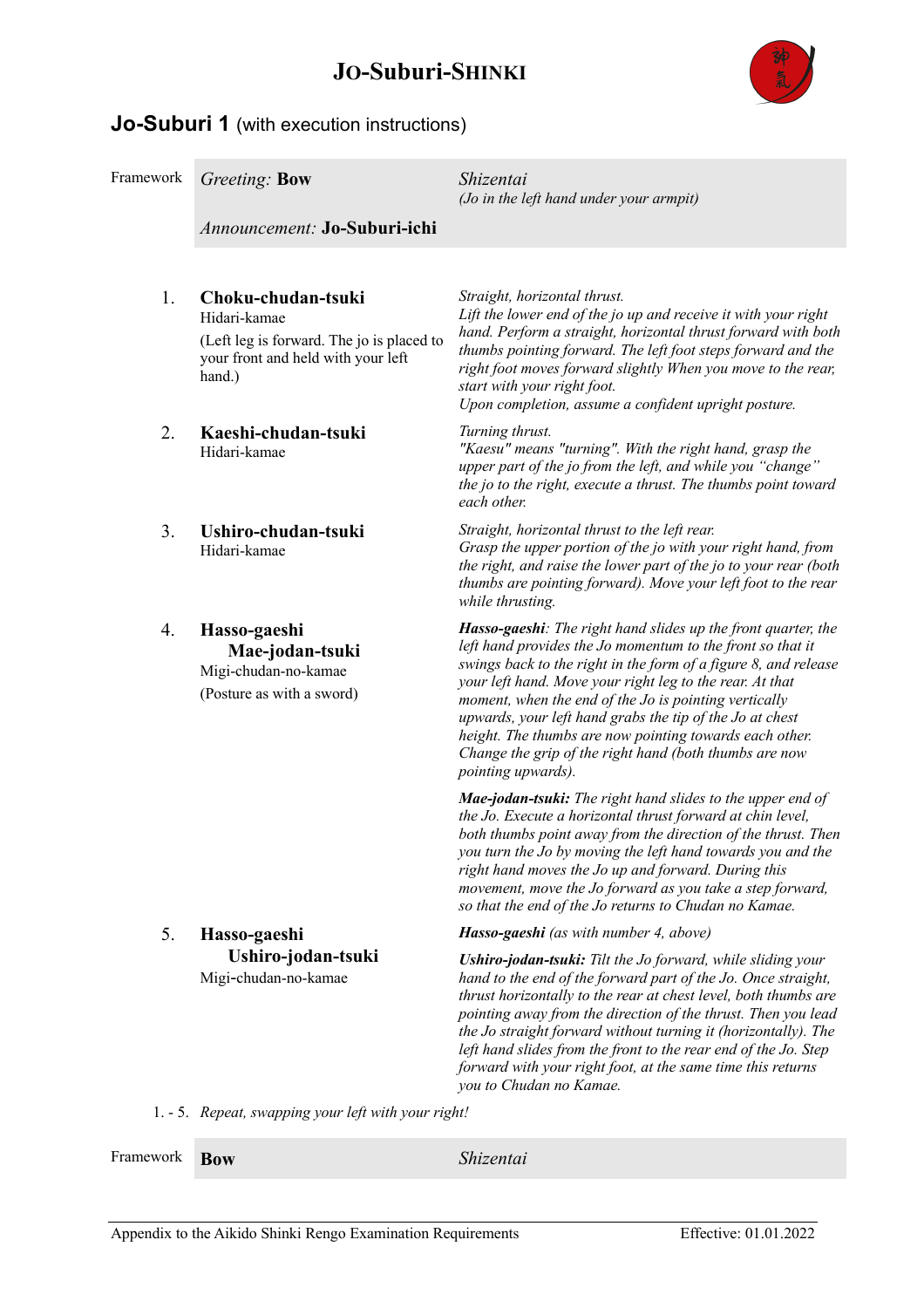

#### **Jo-Suburi 2**

|           | <b>Ausführung</b>                                                                                                                   | Kamae                                                    |
|-----------|-------------------------------------------------------------------------------------------------------------------------------------|----------------------------------------------------------|
| Framework | Greeting: Bow                                                                                                                       | Shizentai                                                |
|           | Announcement: Jo-Suburi-ni                                                                                                          |                                                          |
|           | Mae-tsuki-uchi-age<br>1.<br>2. Mae-tsuki-gedan-gaeshi<br>3. Renzoku-yokomen-uchi<br>Jodan-uke-men-uchi<br>4.<br>5. Katate-toma-uchi | Hidari-kamae<br>$-  $ -<br>$-  $ -<br>$-  $ -<br>$-  $ - |
|           | Mae-tsuki-uchi-age<br>6.<br>7. Mae-tsuki-gedan-gaeshi<br>8. Renzoku-yokomen-uchi<br>9. Jodan-uke-men-uchi<br>10. Katate-toma-uchi   | Migi-kamae<br>$-  $ -<br>$-  $ -<br>$-  $ -<br>$-  $ -   |
| Framework | <b>Bow</b>                                                                                                                          | Shizentai                                                |

Remarks: Perform each movement twice.